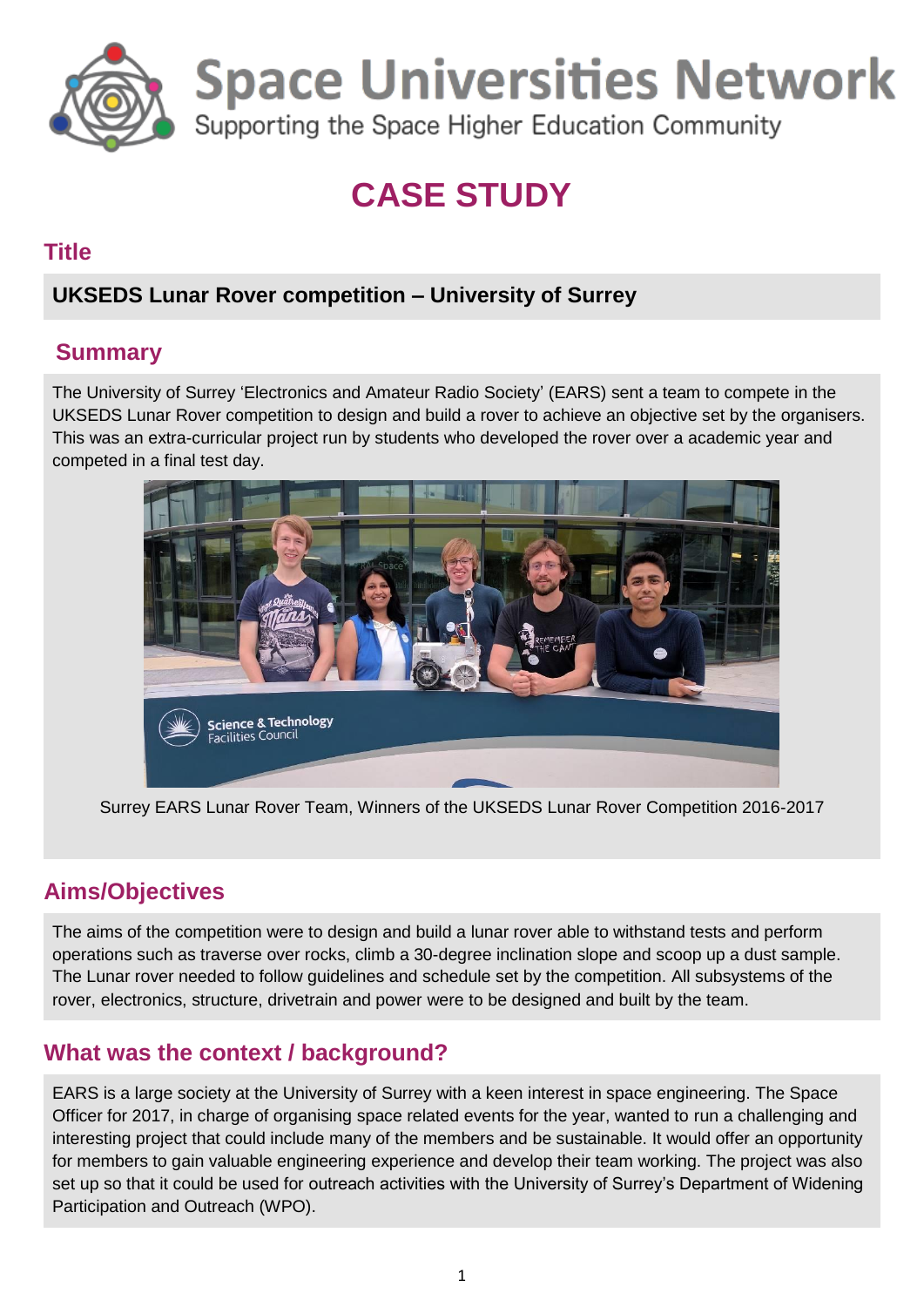## **How was it organised and who was involved?**

The competition entry was student led and the team comprised: 2 Space Engineering MSc students, 2 second year Electronic Engineering students and 2 first year Electronic Engineering students. The team's activities were organised in accordance to the schedule set by UKSEDS to complete a PDR and CDR and finally the test day. The steps taken were as follows:

- Assemble team for competition entry
- Apply to enter competition
- Start designing systems
- Test designs for wheels and sample collection systems
- Complete PDR
- Integrate chosen designs together
- Complete CDR
- Complete electronics
- Compete in final test day

#### **What resources did you need?**

At an early stage, a budget of £1000 was set. Some of this was provided by UKSEDS/sponsors as part of the competition. Funding was received from the WPO on the basis that outreach activities would be completed after the competition. Some funding from EARS was obtained to be put to use for the competition with an extra amount from the Department of Electrical and Electronic Engineering at Surrey.

The main expense was the servos, which were required to withstand a vibration test. Most component orders were doubled for redundancy in testing. Prototyping, components (such as aluminium material, batteries and raspberry pi processing units) and a PCB (Printed Circuit Board) fabrication.

Facilities included a MakerSpace Facility provided by the electronic engineering department and a materials workshop. Aluminium machining was performed by the university of Surrey workshop at no cost.

#### **Describe the activity (Max 1000 words)**

UKSEDS (UK Students for the Exploration and Development of Space) in tandem with various industrial sponsors runs an annual Lunar Rover competition open to university students in the UK. The goal is to design and build a working lunar rover able to complete a set mission. The lunar rover must be designed to fulfil [requirements.](https://drive.google.com/file/d/0Bx0VAj6Ywgv-YVpJSzhSS3QyNTQ/view) For 2016, the requirements were listed in Appendix D and included limiting the mass of the rover to 5kg, limiting its size to a 300mmx300mmx300mm box in addition to other communications and mechanical requirements. A particularly important requirement is for the lunar rover to be able to withstand vigorous vibration testing. This vibration testing was to test the lunar rover's ability to withstand the predicted stresses that would occur during a Falcon 9 launch. As such, The Surrey EARS Team took careful consideration in the machining of the structure in aluminium and the selection of the other components to accommodate for this. For 2016 the mission was:

*To navigate into the bottom of a lunar crater, retrieve a soil sample, and return to the edge of the crater area. This consists of three components:*

*1. Entering the crater: The rover will need to move from the lip of the crater, down the slope to a designated point.*

*2. Retrieving a soil sample: A soil sample must be retrieved from the designated sample site within the crater.*

*3. Returning to the lander: The rover must then return itself with the soil sample to the starting point. The mission is complete when the rover returns to this point.*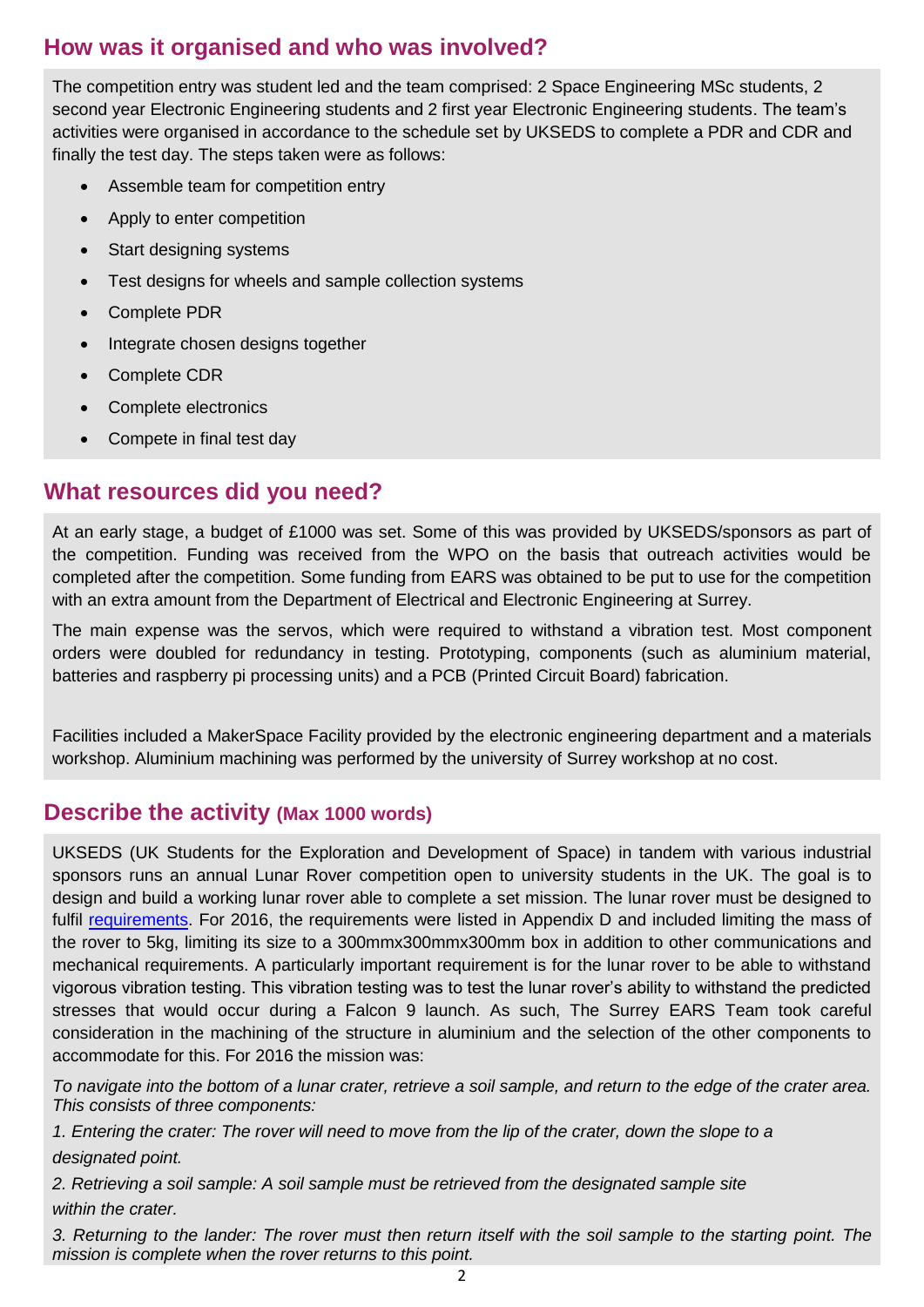The teams must follow the guidelines and schedule for the year laid out in the requirements document which gives dates of submission of the PDR and CDR and lays out a path of action which leads from initial designs to iterations and integration to finally competition day.

The SurreyEARS team met once a week after establishing the team and also on an ad-hoc basis when more work needed to be done. They followed the guide of submitting an entry form and completing a PDR by December following this [template](https://drive.google.com/file/d/0B8deBo4DyV1dc3Q1bEtyd2JLRk0/view) and using the guidance and feedback to allow iteration of the designs to get lead into the CDR and allow integration of the designs together by April. The CDR followed an example given by [an MIT rocket team report.](http://web.mit.edu/rocketteam/www/usli/2011-12/MIT%20RT%20CDR%202012.pdf)



The Surrey EARS lunar rover being vibration tested

Surrey EARS passed the PDR and CDR stages allowing progression to the competition stage. This consisted of 3 scored stages: an initial attempt at completing the mission, a vibration test and a second attempt at completing the mission. The scoring system is explained in section C.7 of the requirements document. The team performed well and won the competition.



The Surrey EARS lunar rover being tested at the RALSpace Mars Yard

## **Key Learning Points**

UKSEDS estimated a budget per team of £500. Surrey EARS felt that this needed to be increased to ensure high quality materials and components for temperature and vibration testing. The facilities used are important and having access to aluminium machining and materials workshops is critical. A suggestion by the team is that perhaps vibration testing by simulation would be more practical and allowed teams to develop their rovers out of more affordable materials such as 3D printing. Another point to consider for the future would be to find ways to keep students interested in the project throughout the year as students tend to become busy with other activities and work as well as lose interest after not keeping up with the project.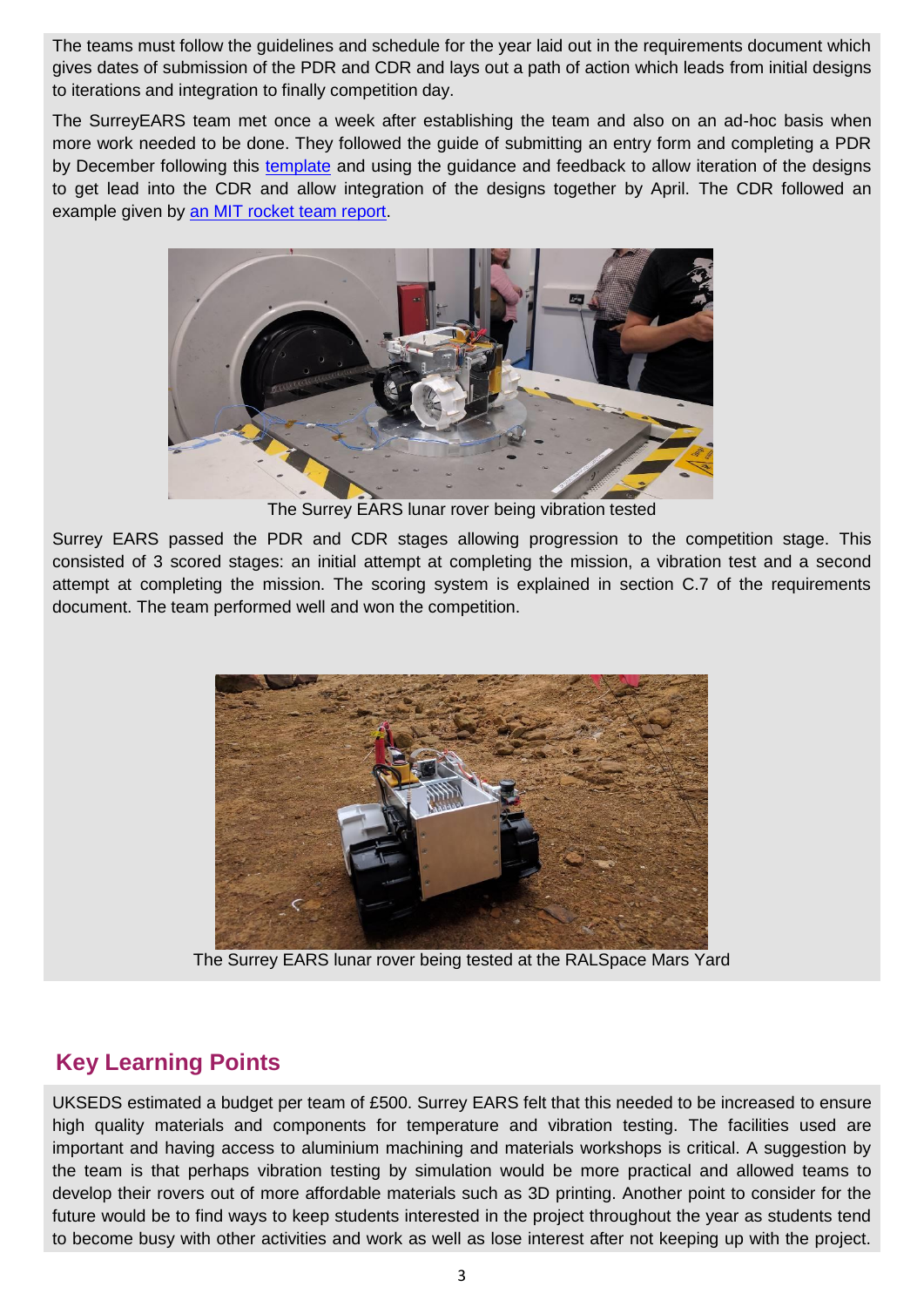The project is mainly suited to 1<sup>st</sup> and 2<sup>nd</sup> year students due to the amount of time and effort needed for a project of this year long scale and members in later years would need to prioritise studying rather than extracurricular activities. However, the experience and knowledge students in later years can supply to the project is very important and if UKSEDS can find a way to entice these students to take part in the project, everyone can benefit.

## **Thematic Categories**

| <b>Method</b>                  | <b>Topic</b>                   |              |
|--------------------------------|--------------------------------|--------------|
| <b>Online Text and Notes</b>   | <b>Orbits and Trajectories</b> |              |
| <b>Assessment Materials</b>    | <b>Rocket Propulsion</b>       |              |
| Video and Audio Lectures       | AOCS/ADCS                      |              |
| <b>Lecture Slides</b>          | Payloads                       |              |
| Curricula                      | Power                          | x            |
| Video and Audio Clips          | Communications                 | $\mathbf{x}$ |
| Recommended textbooks          | On Board Data Handling         |              |
| Useful software                | Systems                        | $\mathbf{x}$ |
| <b>Worksheets and Projects</b> | Mechanical                     | $\mathsf{x}$ |
| Simulations                    | Thermal                        | $\mathbf{x}$ |
| <b>Tutors' Guides</b>          | Astronomy                      |              |
|                                | <b>Earth Observation</b>       |              |
|                                | <b>History of Spaceflight</b>  |              |
|                                | Other                          | XI           |

## **Contact Details**

| Name of Organisation | <b>Surrey EARS</b>                                            |
|----------------------|---------------------------------------------------------------|
| <b>Contact Name</b>  | Alex Young                                                    |
| <b>Email Address</b> | ay00102@surrey.ac.uk                                          |
| Links                | https://robotics.ukseds.org/ https://activity.ussu.co.uk/ears |

#### **Thanks to the University of Surrey for this case study**